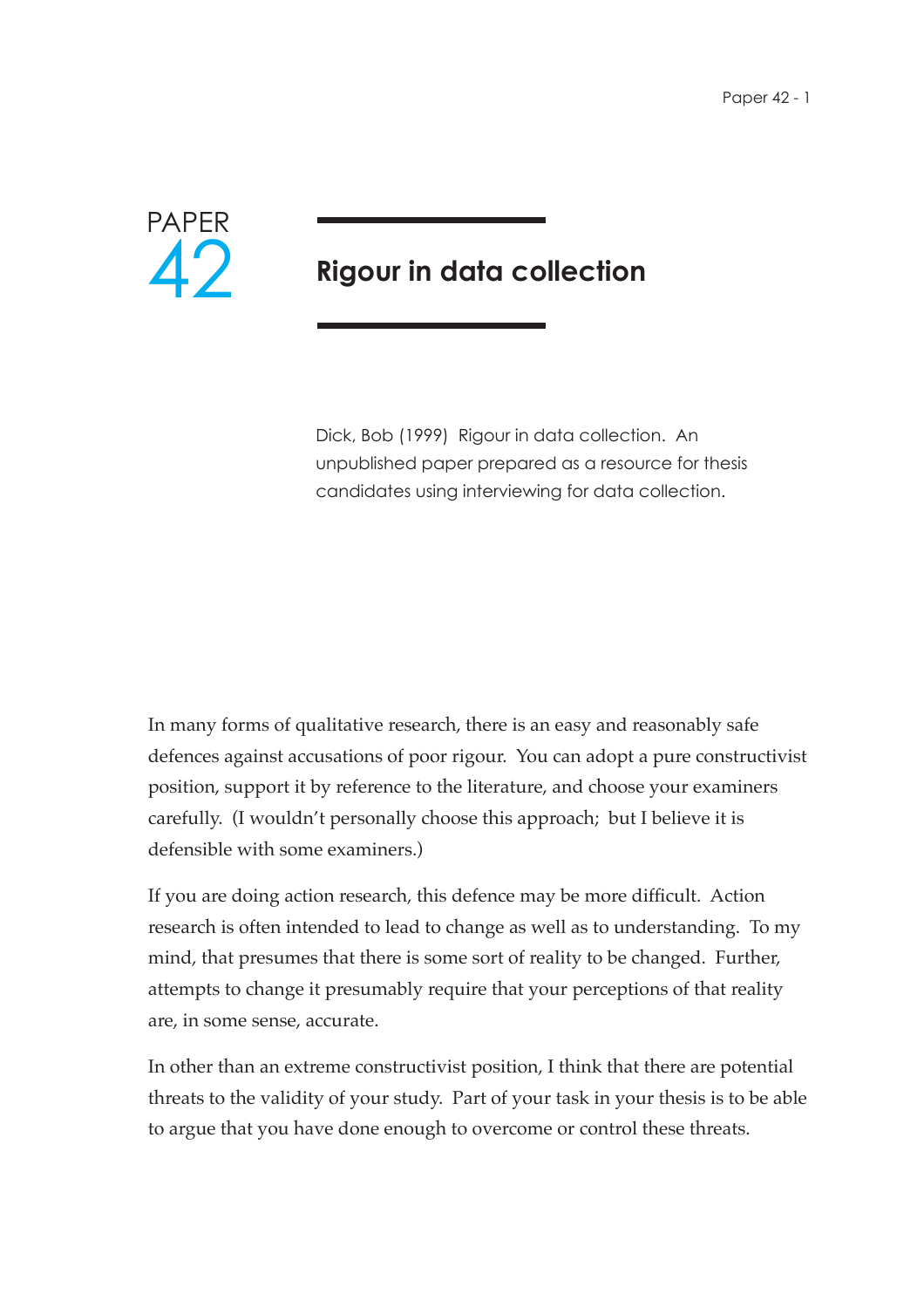To take just one example...

Consider what can occur in interviews and conversations with informants. Threats to the validity of your claims exist at each of the gaps between your informants' experience and your eventual conclusions. Consider the following sample of gaps and threats and strategies:

 They may misperceive or selectively perceive or misunderstand their situation;

It helps if you too were present in the situation they are reporting. If so, you can increase their perception by skilful briefing, by having observers, by debriefing in such a way that perceptions are pooled, by drawing their attention to certain happenings, and so on.

To improve your interpretations of the situation they experienced you may be able to use triangulation, of many varieties. Sometimes you can use processes which allow your informants to recognise and deal with the inconsistencies inherent in their account. But by and large, if they didn't perceive it, or didn't perceive it accurately when it happened, there may not be much you can do.

- They may not have stored in memory all of what they initially perceived. Here, your strategies are much as for the first gap, above.
- They may no longer be conscious of what they originally remembered.

There are a number of strategies you can use to help them recall those aspects of the situation which have faded from conscious memory. Most depend on the quality of the rapport you have established with them.

Assuming you've established good rapport, you can improve their recall by such strategies as ...

- allowing enough time for their recall to build;
- by using multiple questions to approach an issue a little at a time;
- by first asking about those aspects of the situation which are most easily recalled (this will then aid recall of other aspects);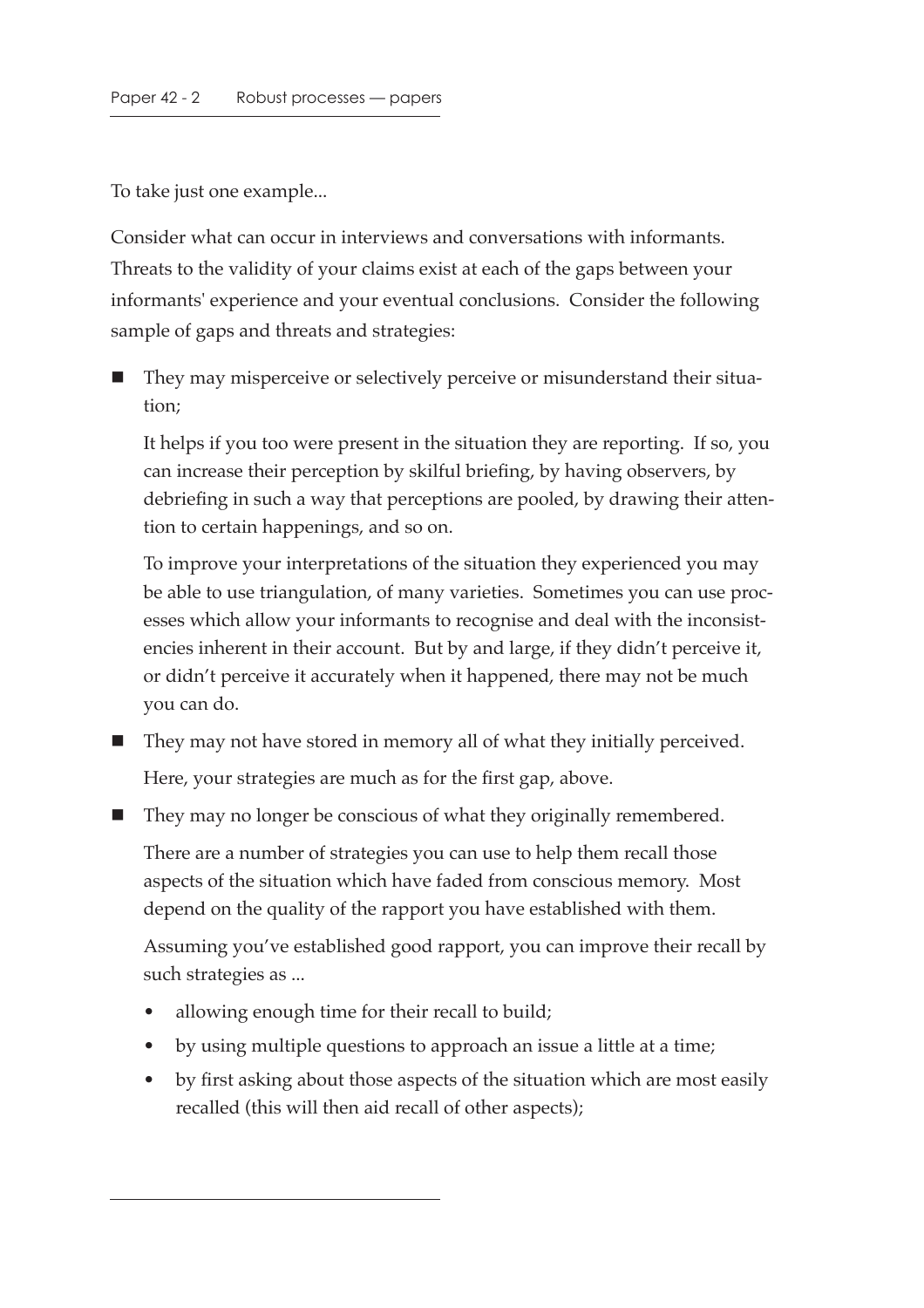- by using other multiple-step elicitation procedures, for example first by asking them to recollect the situation in detail and then by asking the more difficult questions about what it meant.
- $\blacksquare$  For whatever reason, they may be reluctant to report to you all that they recall.

Here again, quality rapport will help. Their trust in you is also important. You may be able to enhance it by:

- being clear about who you are;
- what your task is;
- why you are doing it;
- what arrangements you have reached with the person who hired you;
- who gets the data, and in what form;
- as far as you can, what you understand to be the motives of those who hired you;
- any guarantees about anonymity and/or confidentiality;
- by giving them access to any data that is reported to someone else.
- They may not report all that they are able and willing to.

This can partly be overcome by good questioning techniques. For instance you can ...

- use open-ended or closed-ended questions appropriately;
- plan your questions so that they cover fully the aspects of the situation that interest you;
- use multiple questions, differently phrased, to query aspects which you expect to be important;
- use follow-up interviews to clarify ambiguities and the like;
- derive some or all of your questions from multiple theories, using each theory to check that you have sufficient coverage of the aspects of interest.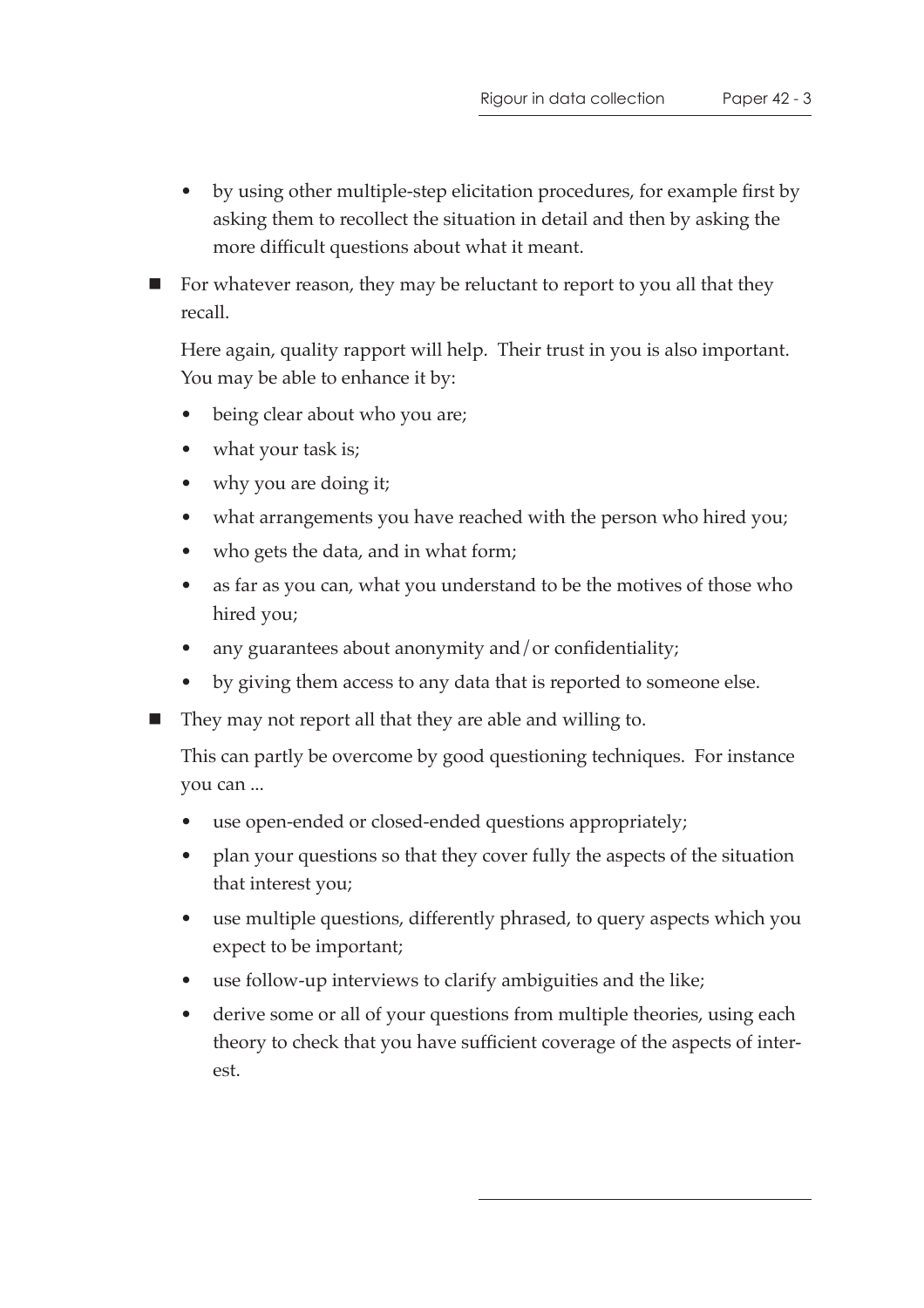However, even if you do all of this, you may sometimes have no way of knowing what questions to ask. To overcome this you can begin each interview in as open-ended a way as possible, and keep the informant talking. You can save the planned questions for later in the interview.

■ You may not hear or understand it well.

You can avoid this to some extent by listening well, for instance. You can rephrase what you think they said in your own words, in such a way that it is easy for them to correct it if you have it wrong. You can record the interview and ask a colleague to interpret it independently.

■ You may not record it accurately.

Some care in documenting your study can help. Having high-fidelity recording equipment and testing it beforehand is useful (though this has other costs; personally I'd rather conduct two interviews than record and play back one interview).

■ You may misinterpret it.

For instance, perhaps you and they use language differently. Perhaps you do not understand their customs or culture. Perhaps you allow your own interpretation to be determined by the theories you use, or by prior information you've received, or by your assumptions about or your perceptions of your informants.

You can reduce these biases by ...

- becoming more aware of your biases through regular critical reflection, seeking feedback from colleagues, using multiple theories, and so on;
- taking time to learn the local customs, language and usage;
- by involving different interviews in the interview, perhaps including people drawn from the community or organisation in which you are doing your research;
- most importantly, looking out for and actively seeking information which disconfirms you own assumptions and interpretations.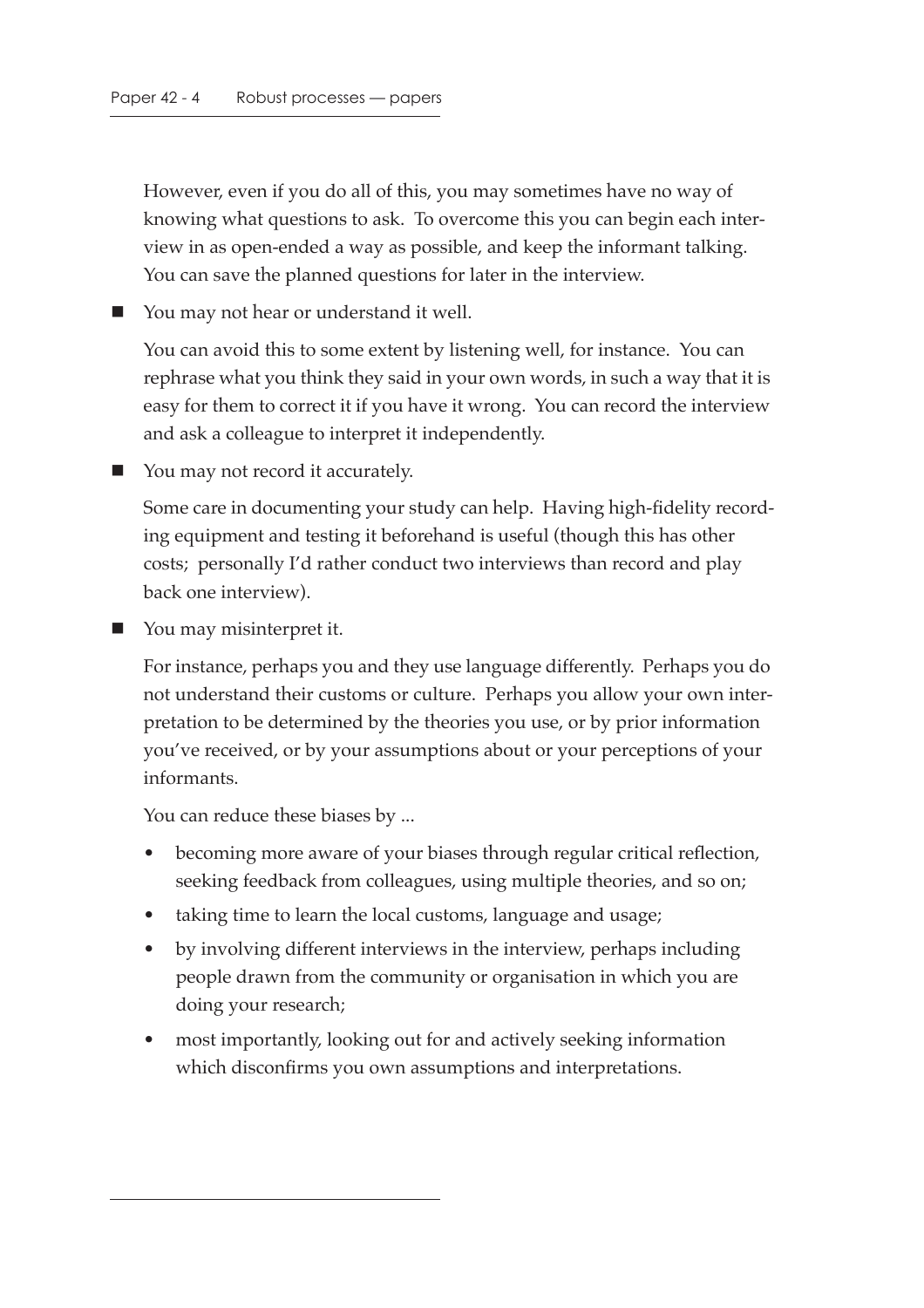You can also do much to overcome your own biases of interpretation by asking your informants to help you with interpretation.

■ You may be mistaken about the implications and conclusions.

Checking your conclusions against related literature may help. Within an action research approach, you can use a short cycle so that implications are tested in action soon after they are formed.

And so on. These are all just examples — I could have identified some further potential gaps, or (for each of the gaps above) suggested other ways of making your data collection more robust.

Other forms of information collection have their own threats to validity and ways of managing them.